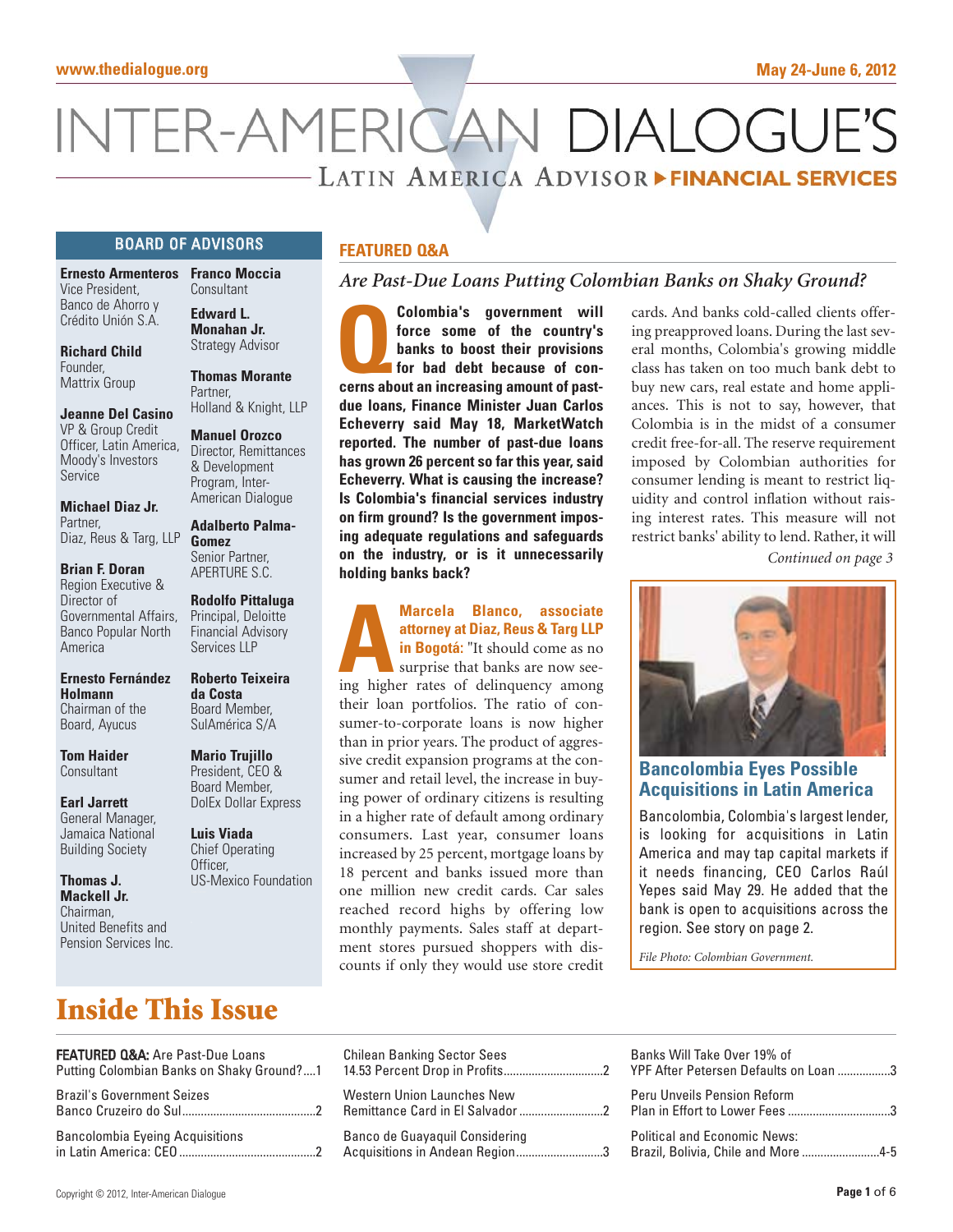### **FINANCIAL SERVICES BRIEFS**

#### **Chilean Banking Sector Sees 14.53 Percent Drop in Profits**

The profits of Chile's banking sector fell 14.53 percent in the first four months of 2012 compared to the same period a year prior, Reuters reported May 31. Profits in April fell 20.88 percent in comparison to March as a result of higher credit risk provisions, said the report, which cited the banking regulator. Profits for the January-April period totaled \$1.14 billion.

#### **Western Union Launches New Remittance Card in El Salvador**

Money transfer giant **Western Union** and **AirPak**, its agent in Central America, announced June 4 that they are launching a new remittance card in El Salvador. Receivers of money transfers will be able to place all or part of the remittance onto the new **MasterCard**-branded card and then use it wherever MasterCard is accepted, including for shopping online and at ATMs, said Western Union. Only 47 percent of adults in El Salvador have bank accounts, according to a 2010 Word Bank report. The Central American country received \$3.6 billion in remittances in 2010, according to the World Bank.

#### **Haiti Launches Mobile Phone Cash Transfer Program**

Haiti launched a conditional cash transfer program on Sunday that provides as much as \$20 a month to mothers who keep their children in school, the Associated Press reported. Venezuela's "Ti Manman Cheri," which translates to "Dear Little Mother" in Creole is targeting 100,000 families in the poorest areas of Port-au-Prince. Venezuela's Petrocaribe provided the initial \$15 million for the program, which transfers funds via mobile phones.

# **Financial Services News**

### **Brazil's Government Seizes Banco Cruzeiro do Sul**

Brazil on June 4 seized medium-sized bank **Banco Cruzeiro do Sul**, saying the bank had violated unspecified regulations, Dow Jones reported. Authorities also found inconsistencies in the bank's assets, according to the central bank.



Cruzeiro do Sul, which has 12 billion reais (\$5.88 billion) in assets was placed under the control of Brazil's state banking insurance deposit fund for 180 days, according to the central bank. The Credit Guarantee Fund, known as FGC,

*Photo: Brazilian Government.*

Bueno

announced that some of the bank's senior managers and board members would be removed from their positions. The bank will continue operating normally, the FGC added. Cruzeiro do Sul had sought to leave the FGC on May 31, saying it had a 1.3-billion real capital shortfall, according to Antonio Carlos Bueno, the executive director of the FGC. Cruzeiro do Sul will undergo an audit over the next 90 days, Bueno told reporters on Monday. "In truth, we don't yet know the exact size of the problem," said Bueno, adding that the audit might lead to a sale of the bank. Investment bank **BTG Pactual** had been discussing a possible purchase of the bank, but the talks broke down over uncertainty about Cruzeiro do Sul's problems, Bueno added. A Cruzeiro do Sul spokesman referred questions from Dow Jones to the FGC.

### **Bancolombia Eyeing Acquisitions in Latin America: CEO**

**Bancolombia** is looking for acquisitions in Latin America and may seek to tap capital markets if it identifies potential targets and needs financing, the bank's chief executive officer told Reuters on May 29. "Our strategy is not to wait and see what's being sold, it's to go and look for what we want," Carlos Raúl Yepes told the wire

service. "We would wait to buy when acquisitions are at the right price." Bancolombia, Colombia's largest lender, is interested in acquiring brokerages, fiduciary funds and banks and is open to possible acquisitions across the region, said Yepes. He added that the bank is not poised at this moment to make any deals. In the first quarter, Bancolombia sold nearly \$1 billion in shares and had a record level of bond sales last year. Those moves allow the bank to pursue acquisitions without the need for more financing. However, Yepes said Bancolombia maintains tapping the public markets as an option. On May 28, Bancolombia's board approved the issuance of as much

*"* Our strategy is not to wait and see what's being sold, it's to go and look for what we want.*"*

*— Carlos Raúl Yepes*

as 3 billion pesos (\$1.63 billion) in local bonds. It did not specify how the money raised would be used. "We want to take advantage of the liquidity in the market," Yepes told Reuters. José Fernando Restrepo, head of economic investigations at the Interbolsa brokerage, told the wire service that acquiring assets outside of Colombia could be a good move for Bancolombia. "Buying overseas banks would give it bigger income diversification," he said. "Acquisitions are always on the radar for companies like Bancolombia." After losing its investment-grade rating more than a decade ago, Colombia regained it last year on the heels of its steady financial management, strong economy and advances in security. Colombian banks have received a flood of new middle-class customers who have sought more loans. However, the country's central bank has expressed concerns about growing consumer debt levels. The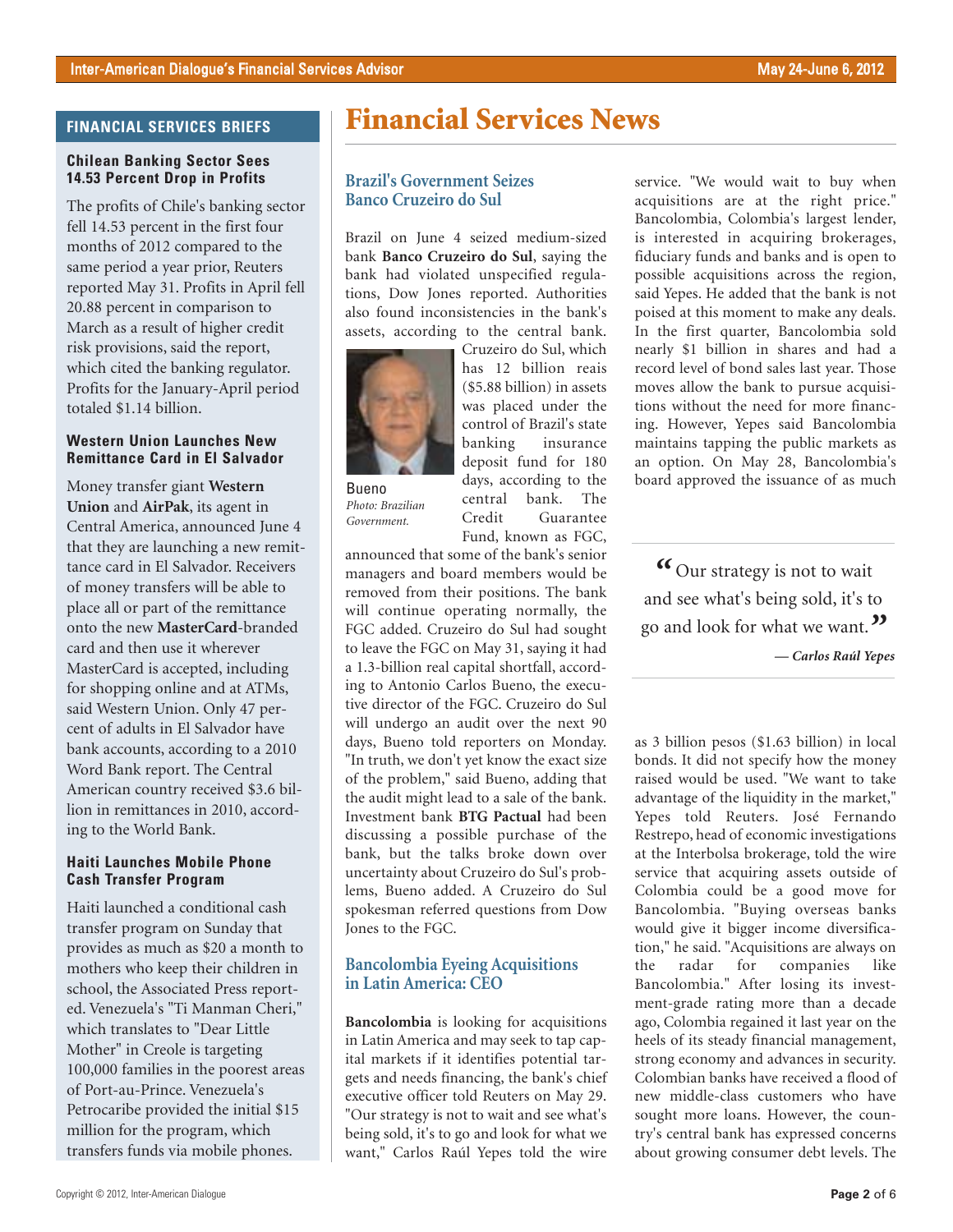central bank at its May 28 meeting left its benchmark interest rate unchanged at 5.25 percent for the third consecutive month.

#### **Banco de Guayaquil Considering Acquisitions in Andean Region**

Ecuador's second-largest publicly traded bank, **Banco de Guayaquil**, is looking for acquisitions after the sale of its insurance operation swelled the cash it has on hand, Bloomberg News reported Thursday. Switzerland's **Ace Ltd.** bought the insurance unit for \$55 million when Banco de Guayaquil was forced to sell it due to changes in government regulations. "We'd like to buy something, but we haven't found any sellers," the bank's vice president of finance, Miguel Macias, told Bloomberg News in an interview. "Last year we opened the doors to look in international markets." The bank is looking for acquisitions in Ecuador, Colombia or Peru, Macias added.

### **Banks Will Take Over 19% of YPF After Petersen Defaults on Loan**

Six banks, led by **Credit Suisse**, will take over 19 percent of Argentina's **YPF** after the **Petersen Group** defaulted on a loan that used the stake in the oil company as collateral, Bloomberg News reported June 1. Petersen, which Argentina's Eskenazi family owns, defaulted on the \$1 billion loan after it had been using dividends from YPF to meet its loan obligations. However, the government last year opposed the company's dividend payments and seized control of YPF in April from Spain's **Repsol**.

### **Peru Unveils Pension Reform Plan in Effort to Lower Fees**

Peru's government on May 30 announced a plan to reform the country's private pension fund system in an effort to boost competition and lower the fees that pension funds charge, Dow Jones reported. Four pension funds currently make up the system, which is a significant player in Peru's financial markets. The government aims to ensure that workers for small companies can access the funds, said

#### **Featured Q&A**

#### *Continued from page 1*

only apply to those financial institutions showing higher levels of delinquencies in<br>consumer loans. Moreover, the consumer loans. Moreover, the Colombian financial system is sound and stable overall. The rise in consumer lending, although noticeable, is nevertheless moderate. More importantly, measures have been put in place just in time to prevent a future repayment crisis."

**AFRECA EXECUTE CARRY AFFECTS ASSISTANT VICE PRESIDENT AND APPROXIMATE CONSUMING A LIMIT OF MOST AND A LIMIT OF MEDIA AND A LIMIT OF MEDIA AND A LIMIT OF MEDIA AND A LIMIT OF MEDIA AND A LIMIT OF MEDIA AND A LIMIT OF MEDIA assistant vice president and analyst at the Financial Institutions Group of Moody's** vative lending practices among Colombian banks, especially related to the composition of loan portfolios (63 percent of which are commercial loans), past-due loan levels at 1.67 percent and ample reserve coverage (2.8 times past due loans), as of the end of March. There indeed has been deterioration in asset quality, but to very manageable levels and it has been equivalently spread among the different products. Past-due loans increased to about 4 trillion pesos as of year-end 2012, up from the 3.7 trillion pesos we had seen through most of the first half of 2011. Growth in past-due loans (7 percent for the 12-month period that ended in March) has been accompanied by strong 20 percent growth in gross loans overall for the same period. We are comfortable with this because these increases occur in an operating environment supportive of healthy loan growth, including strong GDP, low inflation and record low unemployment. We still do not have precise measurements on how the new reserves will work, but one of the main features of the Colombian banking system is the ample reserve coverage they maintain. Our understanding is that the new reserves will be based on deterioration in asset quality, not on a blanket rule, and as such it is more likely to affect entities that have seen strong deterioration relative to their portfolios. That said, we are still waiting for March data on write offs,

which could shed some light on another way of analyzing asset quality."

**ARENTI COMEZ-PINZÓN, part-**<br> **AERENTI Washington:** "The 26 percent<br>
increase in past-due loans<br>
might have originated in the manner in **ner at Holland & Knight in Washington:** "The 26 percent increase in past-due loans which some banks have recently been granting consumer loans. Banks had excess liquidity and the textbook example of what should be avoided happened: banks were granting consumer loans to individuals that did not really qualify to fulfill their financial obligations and were not accustomed to receiving and using consumer loans. Therefore, borrowers started to default. In spite of this, I believe the Colombian financial services industry is on firm ground, growing steadily and still really attractive for for-

*"* I believe the Colombian financial services industry is on firm ground, growing steadily and still really attractive for foreign investors.*"*

*— Enrique Gómez-Pinzón*

eign investors. It is important to remember that the Colombian financial system had profits of more than \$5.5 billion as recently reported. The government is trying to stir the financial system to avoid unnecessary exposure by forcing banks to increase their loan-loss reserves where appropriate. Conservative and strong regulations are precisely one of the factors that make the Colombian financial system attractive for foreign investment. Just ask the Chileans, the Peruvians, the Ecuadoreans, the British, the Spanish, the Americans and now the Brazilians."

*Continued on page 6*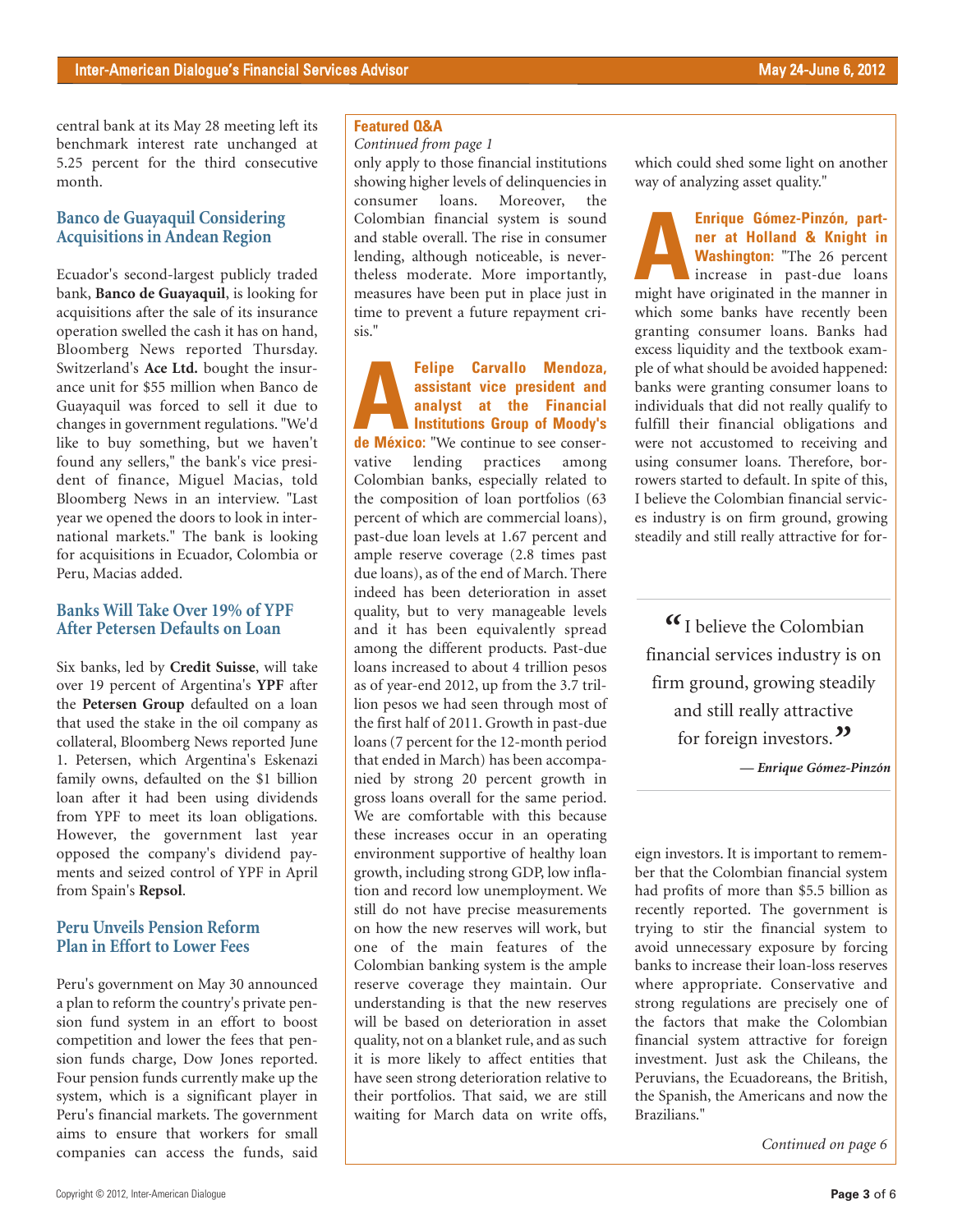Finance Minister Luis Miguel Castilla. "We think that we can reduce commissions by 30 percent to 40 percent by reducing bar-



riers to entry and with improved efficiencies," Castilla told reporters. "We can increase coverage to 50 percent from 36 percent of the economically active population." Approval of any pension reforms would be up to Peru's Congress, which

Castilla

*File Photo: Peruvian Government.*

already is studying more than a dozen plans to modify the system. Most workers in Peru's formal labor sector are required to contribute to the funds, leading some advocates of reform to argue that they should be able to select between the private system, a government-run system or mutual funds.

# **Political News**

### **Leftist Leaders Demand OAS Reforms as Annual Meeting Ends**

At the closing of the Organization of American States' annual General Assembly meeting in Bolivia on June 5, leftist Latin American leaders demanded that the organization take on reforms or risk becoming irrelevant, *The Miami Herald* reported. At the center of the criticism were the OAS' Inter-American Human Rights Commission and Inter-

*"* If it's necessary to abandon the OAS and create our own system, then we have to do it.<sup>"</sup> *— Rafael Correa*

American Human Rights Court. Bolivia, Ecuador, Nicaragua and Venezuela have criticized the human rights arms of the OAS, saying they and the OAS itself are under the influence of the United States. The reforms discussed at the meeting would strip the commission and court of some of their independence and would also allow governments to delay the com-

# **Advisor Q&A**

# *Will Brazil Return to Boom-and-Bust Economic Cycles?*

**President Dilma**<br> **Rousseff on May 21 unveiled a**<br> **new stimulus package, including tax cuts worth about \$1 bil-<br>
lion to spur the auto sector and other Rousseff on May 21 unveiled a new stimulus package, includling tax cuts worth about \$1 bilindustry in the country. After growing 7.5 percent in 2010, Latin America's largest economy grew only 2.7 last year and it is unlikely to meet its earlier 4.5 percent growth projection for this year. Is Brazil experiencing a minor bump in its road to sustained economic progress, or will it return to the boomand-bust cycles of the past? Will the government's stimulus efforts yield positive results?**

**ACARLOS Eduardo Lins da Silva,**<br> **ACCALLOS Educare in São<br>
Paulo:** "Brazil dealt extremely<br>
well with the 2008 financial<br>
crisis and was one of the few countries **director of Educare in São Paulo:** "Brazil dealt extremely well with the 2008 financial that suffered relatively small consequences from that first wave of the turmoil. The measures taken then were mostly aimed at increasing domestic consumption through tax cuts on the sale of some specific products, including automobiles and domestic appliances, and the decline of interest rates. However, the global crisis has been proving itself more resilient than initially thought. Problems in Europe, the

mission's country reports, softening their impact. In an interview with Venezuelan television station Telesur, Ecuadorean President Rafael Correa, the only head of state besides the meeting's host, Bolivian President Evo Morales, to attend the meeting said OAS reforms are urgently needed. "There's no more time to lose," said Correa. "If it's necessary to abandon the OAS and create our own system, then we have to do it." Human rights organizations have expressed alarm about the proposed reforms of the OAS' human rights bodies. José Miguel Vivanco, director of Human Rights Watch, said the commission has helped protect freedom of speech

United States and—most importantly for Brazil—China linger and hurt the Brazilian economy in several aspects. President Rousseff's initial reaction to these new challenges followed the same recipes used by her predecessor. Once more, she has tried to spur the sales of some industrial goods (again, including vehicles) and pushing banks and financing institutions to lower interest rates and make credit easier for consumers. Some analysts believe this formula has exhausted its efficacy and will not be enough to produce impressive results. What is necessary now is a significant increase in investments, which neither the government nor the private sector seems able to deliver in the short or medium range. The country still suffers due to its chronic infrastructure deficits and does not show strong signals of being able to solve them in the next couple of years. The expectation for GDP growth in 2012 is now around 2.5 percent or even less, indicating that Brazil may have returned to its traditional 'chicken flight' model after its extraordinary performance in 2010."

*Editor's note: More commentary on this topic appears in the June [4 issue](http://www.thedialogue.org/uploads/LAA/Daily/2012/LAA120604.pdf) of the Dialogue's daily* Advisor*.*

and other rights. "Well, if this organization has been so successful, why then has a campaign against it been launched?" Vivanco wrote in a letter before the meeting. "Very simple: Because it has touched the interests of important governments that possess clear autocratic tendencies or are sufficiently powerful as to believe that they are entitled to not render accounts to a supervisory regional body." In addition to the OAS' staunchest opponents, influential countries in the region have also criticized the commission. For one, Brazil has criticized the commission's opposition to the Belo Monte dam project. The United States is among the main support-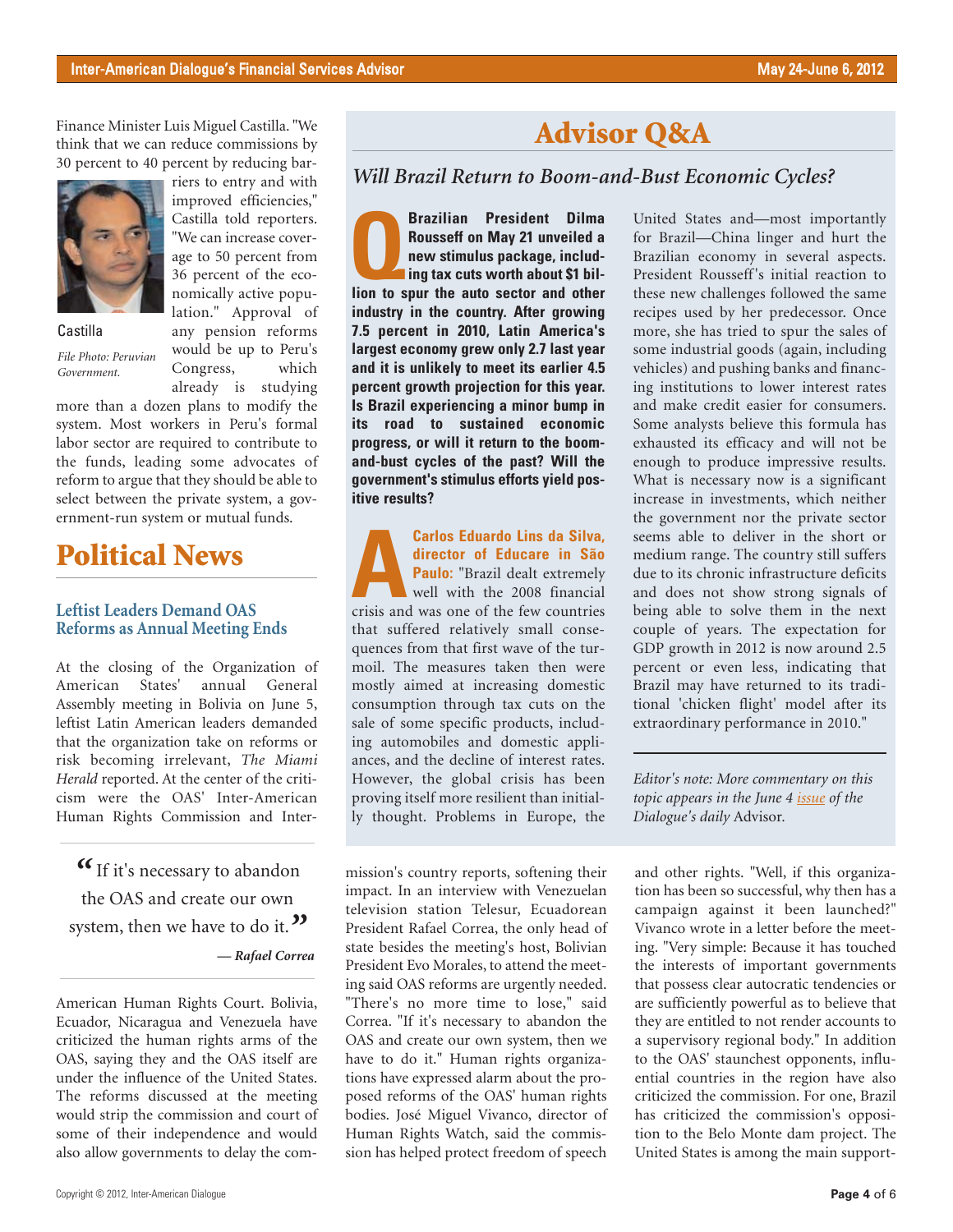continuing its work on the hemisphere's pressing problems. "In recent months, our discussions have sometimes seemed as if we

ers of maintaining the status quo. Its ambassador to the OAS, Carmen Lomellin, expressed support for maintaining the commission's independence and



Lomellin

*File Photo: U.S. State Department.*

are seeking to weaken the fabric that binds us together in the inter-American system, rather than focusing on how the countries

of the Americas can work together to address the issues that most concern our citizens," said Lomellin. Despite some countries' talk about abandoning the OAS, as the meeting closed June 5, most delegates were discussing ways to reform the body. They also selected Guatemala as the site of next year's annual meeting. Bolivia, Ecuador, Nicaragua and Venezuela also announced they were withdrawing from a regional defense treaty that considers an attack against one to be an attack against all the signatories. The Inter-American Treaty of Reciprocal Assistance was originally spearheaded by the United States and is no longer relevant, said Ecuadorean Foreign Minister Ricardo Patiño. The assembly also approved The Social Charter of the Americas, which states governments should "promote inclusion and to prevent, combat, and eliminate all forms of intolerance and discrimination, especially gender, ethnic, and race discrimination in order to safeguard equal rights and opportunities and strengthen democratic values." Most of the countries attending the meeting also voiced support for Argentina's claim to the Falkland Islands.

### **Brazil's Lula Willing to Run Again for President in 2014**

Former Brazilian President Luiz Inácio Lula da Silva said May 31 in a television interview that he would be willing to run again for president in 2014 in order to prevent the Brazilian Social Democracy Party, or PSDB, from returning to power, Reuters reported. "The only situation under which I'd be a candidate again is if [current President Dilma Rousseff] doesn't want the job," Lula said on the television program "O Ratinho," or "The Rat," on Brazil's SBT network. "I will not permit a member of the PSDB to become president of Brazil again." Lula served two terms as president, from 2003-2011. The country's Constitution allows former presidents to run again if they sit out at least one presidential term. Lula, like Rousseff, is a member of Brazil's Workers Party, or PT. Before his election in 2002, Lula was defeated twice by Fernando Henrique Cardoso, a member of the PSDB.

# **Economic News**

### **Morales Discusses Nationalizing All Natural Resource Industries**

Bolivian President Evo Morales indicated on June 3 that his government may seek to nationalize all of the country's natural-resource industries, Agence France-Presse reported. "Another policy ought to be how we recover, or nationalize, all natural resources, so they are in the people's

> *"* Utilities …never should be private businesses.*"*

> > *— Evo Morales*

hands under state administration," Morales said in a speech. "Utilities …never should be private businesses." Since his government seized the telecommunications industry, coverage was extended to rural areas that never had telephone service, Morales said. Last month, Morales nationalized Bolivia's electrical grid, which had been controlled by Spain's **Red Eléctrica**. Bolivia is also believed to hold more than half of the world's reserves of lithium, most of which are in the Uyuni salt flats. The soft metal is used to make batteries for laptop computers and electric cars. France, Japan and South Korea have expressed interest in helping to develop Bolivia's minerals, but Morales' government turned them away in 2010.

#### **POLITICAL & ECONOMIC BRIEFS**

#### **Chile, Mexico, Colombia and Peru to Sign Pacific Trade Alliance**

Chilean President Sebastián Piñera is hosting a meeting June 6 in Paranal to sign an agreement with his counterparts from Mexico, Peru and Colombia to ratify the regional Pacific Alliance trade bloc, Bloomberg News reported. The alliance will eliminate barriers not included in current bilateral trade agreements. Costa Rica and Panama will attend the meeting as observers and may join the bloc eventually. The countries' decision to sign the accord contrasts with recent moves by countries including Argentina and Brazil to raise import restrictions.

#### **Climate Change Could Cost Region \$100 Bn Per Year by 2050: IDB**

Latin America and the Caribbean could face damages of \$100 billion per year by 2050 if average temperatures rise two degrees centigrade from pre-industrial levels, according to a report released June 5 by the Inter-American Development Bank, Reuters reported. However, the report also estimated that only around 0.2 percent of the region's GDP would be necessary to adapt to climate change.

#### **E.U. Trade Ministers Provisionally Approve FTA With Colombia, Peru**

European Union trade ministers on May 31 gave provisional approval to a free-trade agreement with Colombia and Peru, Peru's state news agency Andina reported. The accord still must be approved by the European Parliament to take full effect. The trade agreement, which officials initialed in March 2011, aims to open trade through methods including elimination of tariffs and taking down technical trade barriers.